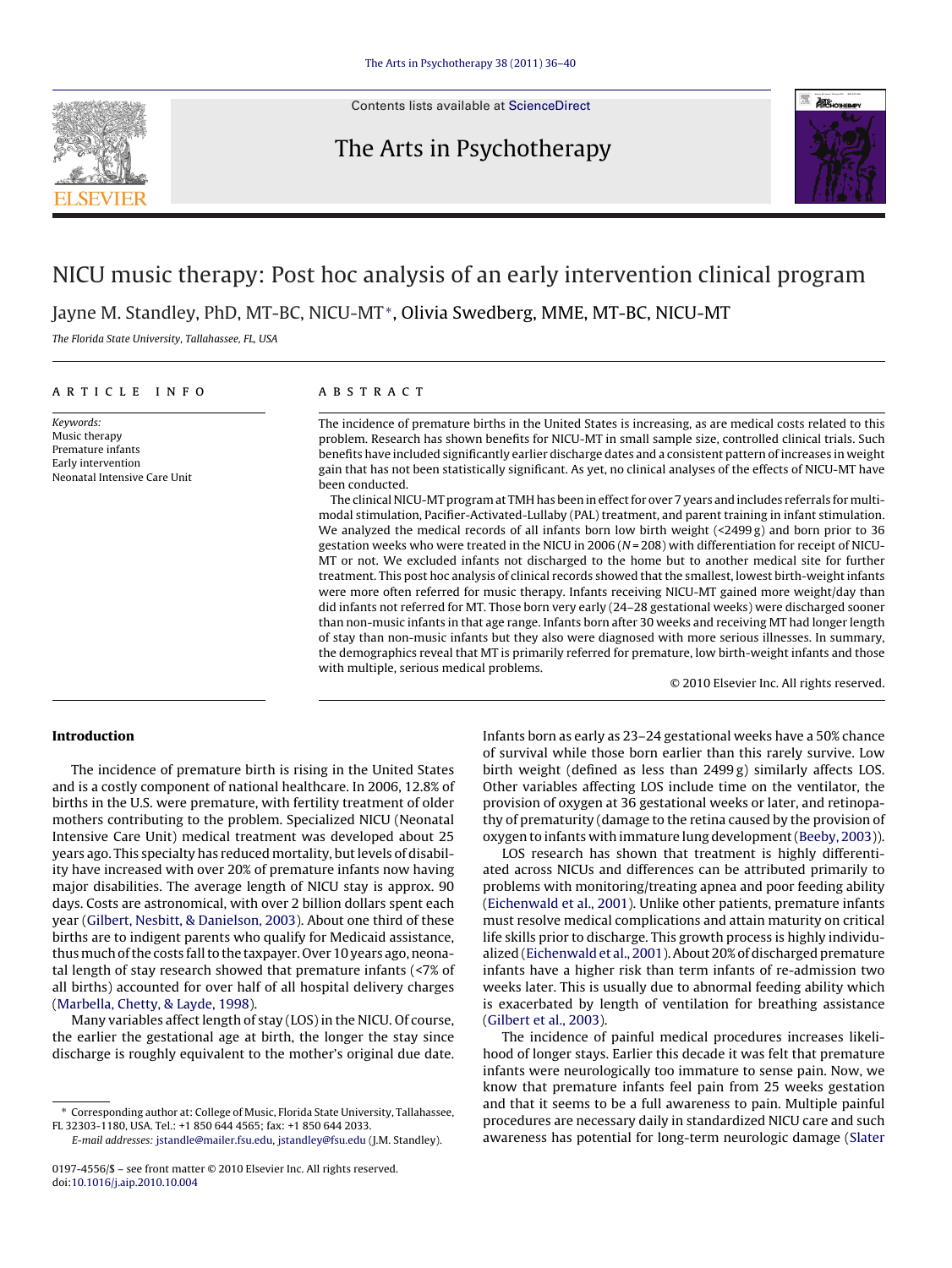[et al., 2006\).](#page--1-0) Even moderately premature infants are subject to morbidity, re-admission, and longterm disabilities ([Escobar et al.,](#page--1-0) [2006\).](#page--1-0) Infants born prematurely have a 50% greater likelihood of developmental disability with cerebral palsy, hyperactivity, and specific learning disabilities being the most common.

NICU research has shown that a number of patient demographics affect length of stay, including admission to a children's hospital from another NICU, need for surgery, and congenital abnormalities ([Berry, Shah, Brouillette, & Hellmann, 2008\),](#page--1-0) and moderate vs. severe prematurity [\(Kirkby, Greenspan, Kornhauser,](#page--1-0) [& Schneiderman, 2007\).](#page--1-0) To facilitate improved patient care outcomes, a broad-based assessment of the complex NICU service is recommended in length of stay analyses [\(Schulman, 2006\).](#page--1-0)

In [2006, Profit et al.](#page--1-0) published NICU length of stay data comparing health care systems in California, MA, and the United Kingdom. Subjects in their study were born moderately premature (between 30 and 34 gestational weeks). Results showed average lengths of stay for these infants of 35.9–36.3 days with both sites in the United States being shorter than that in the United Kingdom. The authors attributed differences in length of stay to the more integrated health care approaches in the U.S.

In the United States, NICU current treatment philosophy emphasizes family-centered, developmental care. An evaluative review of literature on such developmental care delineated a variety of approaches but lamented the dearth of literature comparing benefits [\(Peters, 1999\).](#page--1-0) Others have asserted that family-centered care is critical in the NICU and that families should be involved in infant care throughout the length of stay ([Griffin & Abraham, 2006\).](#page--1-0) These authors emphasize the need for parents to be taught to observe their infants carefully to identify individual responses and progress.

A variety of NICU treatments have shortened length of stay, including massage and kinesthetic stimulation [\(Massaro, Hammad,](#page--1-0) [Jazzo, & Aly, 2009\),](#page--1-0) multidisciplinary guidelines for care [\(Nankervis](#page--1-0) [et al., 2009\),](#page--1-0) and NIDCAP care [\(Peters et al., 2009\).](#page--1-0) Research has shown that parental anxiety is reduced when NICU length of stay is lessened [\(Melnyk et al., 2006\).](#page--1-0)

Music therapy (MT) is used in many NICUs but sometimes is not considered an integrated developmental therapy despite research showing that music positively affects heart rate, respiratory rate, oxygen saturation, behavioral state, and pain responses [\(Hartling](#page--1-0) [et al., 2009; Standley, 2002, 2003a, 2003b\).](#page--1-0) The clinical NICU-MT program analyzed in this study has been in effect for over 7 years. It is fully integrated in the developmental and family centered care of NICU infants and consists of a variety of MT protocols including listening to recorded lullabies in the high risk nursery. The intermediate care nursery also makes referrals for 2 types of evidence-based treatment [\(Standley, 2003a, 2003b\).](#page--1-0) Multi-modal stimulation was given as early as 30 gestational weeks to overcome symptoms of overstimulation and research has shown that it shortens length of stay [\(Standley, 1998\).](#page--1-0) It teaches tolerance to increasing levels of stimulation using lullaby singing to pacify infants and then systematically adds massage, visual, and proprioceptive stimulation one mode at a time while continuing the singing. Infants are observed carefully for signs of overstimulation and all stimuli cease when symptoms appear. Infants usually learn to tolerate all of the combined layers of stimulation in about 3 days with one 15–30 min treatment/day.

Infants from 32 gestational weeks were also referred for use of a pacifier that activates music to reinforce sucking. Research shows that this device increases non-nutritive sucking ([Standley, 2000\),](#page--1-0) improves feeding rate at the next nipple feeding, and increases weight gain ([Standley, 2003a, 2003b\).](#page--1-0) This device has FDA approval to teach feeding skills to premature infants.

In a few cases in 2006, the music therapists taught NICU parents to observe their child for signs of overstimulation and how to implement the multi-modal procedure as an effective way to nurture their infant. Research has shown that this training helps parents to avoid overstimulation [\(Whipple, 2000\).](#page--1-0) It has also been shown to increase parental visits. The few infants whose parents were so trained but who did not receive an MT service directly from the NICU-MT were not included in this study.

All of the music therapy clinical services were provided with approval of the infant's nurse caretaker and upon availability of the Board Certified Music Therapists (MT-BCs) trained in NICU-MT. Two MT-BCs provide treatment throughout this 900 bed regional medical center and spend approx. 7 h/week in the NICU.

Clinical NICU-MT experience has demonstrated that individual infants thrive when receiving music therapy as evidenced by weight gain, increased oxygen saturation levels, and development of independent feeding skill. Additionally, a variety of research studies have shown shortened length of stay due to music therapy procedures. Since infants usually thrive better in the home than the NICU, shortened hospital stay improves long term outcomes. We theorized that music listening was functioning to reduce stress by masking aversive auditory stimuli in the NICU; that multimodal stimulation, a systematic, live music, individualized intervention with accumulating layers of stimulation regulated by infant responses was enhancing neurologic development as evidenced by speed of acclimation to stimulation and reduction of episodes of overstimulation; and that use of the PAL reinforced non-nutritive sucking and led to faster nipple feeding status. We theorized that the multiple benefits of music therapy are so effective that length of stay may be differentiated by this intervention. There has been no research on clinical implementation of these procedures, so we were uncertain how patient demographics affected medical referral and provision of NICU-MT protocols.

#### **Purpose**

The purpose of this post hoc analysis of clinical records for all NICU infants treated during the year 2006 was to describe patient demographics of gender, weight gain, criticality of diagnoses, and length of stay as differentiated by the provision of music therapy.

#### **Design**

This study was a post hoc analysis of NICU medical records at a large non-profit regional medical center with a Level III NICU. Data were obtained from Powerchart, the computerized medical records used at TMH, and from departmental records of the Music Therapy Program. The clinical medical data were collected by research assistants blind to music therapy condition. Later, type of music therapy provision and frequency was obtained separately from departmental records. Since this was post hoc analysis of existing records, informed consent was not needed from individual patients, but IRB approval was obtained with a HIPPA waiver of confidentiality of records.

### **Methods**

Subjects were all infants born at 35 gestational weeks or earlier who were also born low birth weight (<2499 g) and treated in the TMH Level III NICU in the calendar year 2006. A total of 410 infants were identified from the TMH medical records. Records were excluded for infants discharged to another hospital rather than to home or who died during their NICU stay, for those born at 36 gestational weeks or later or who weighed more than 2499 g, and for those whose medical records were incomplete. Final analyses were conducted on 208 infants who were born both premature and low birth weight, 83 of whom received NICU-MT. [Table 1](#page--1-0) shows the demographics of the population of infants treated with and without